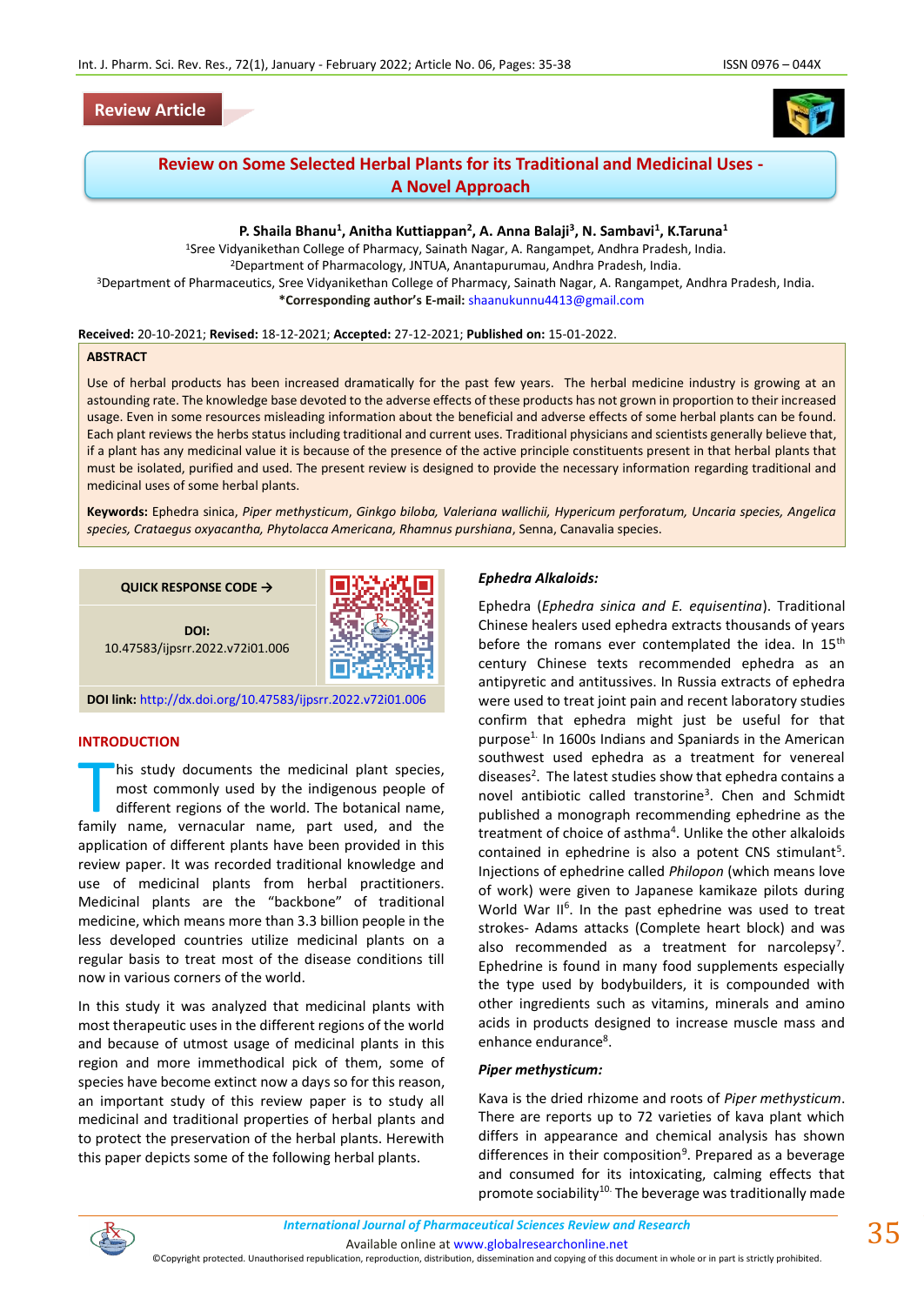by mixing grated, crushed or chewed fresh or dried root with cool water or coconut milk and then straining the mixture through plant fibers to isolate the liquid which was consumed. Several substances extracted from roots were used as diuretics in Europe. Other folk uses of kava have included treatment of headaches, colds, rheumatism, sexually transmitted disease and inflammation of the uterus $11$ . It has been used as a sedative, aphrodisiac, urinary antiseptic<sup>12,</sup> wound healing agent, to treat asthma and currently promoted for relief of anxiety and stress.

# *Ginkgo biloba:*

Popular ornamental plant worldwide and sold as dietary supplement in the United States. It is purported to improve blood flow to the brain and to improve peripheral circulation. It is mainly to sharpen mental focus in otherwise healthy adults as well as in dementia. Currently used as diabetes related circulatory disorders, impotence and vertigo. The ancient Chinese and Japanese ate roasted ginkgo seeds as a digestive aid and to prevent drunkenness. Traditionally Chinese physicians used ginkgo leaves to treat asthma and chilblains (swelling of the hands and feet from exposure to damp cold) $^{13}$ .

## *Valeriana wallichii:*

The vertical rhizome and attached roots of valerian are parts used medicinally and are best harvested in the autumn<sup>14</sup>.Fortunately smell can be removed from the skin and utensils by washing with sodium bicarbonate<sup>15</sup>. Even though valerian has a disagreeable odor, people in the  $16<sup>th</sup>$ century considered it a fragrant perfume<sup>16</sup>. Traditionally uses include treatment of migraine headache, anxiety, fatigue, seizures. Applied externally on cuts, sores, acne, numbness due to rheumatic conditions, colds, menstrual difficulties and bruises, promoted in US for the treatment of insomnia<sup>17</sup>.

# *Hypericum perforatum:*

Perennial aromatic shrub used to treat neurologic and psychiatric disturbances, anxiety insomnia, bed- wetting, irritability, migraine, excitability, exhaustion, fibrositis, hysteria, neuralgia and sciatica, gastritis, gout, hemorrhage, pulmonary disorders, and rheumatism, diuretic $18$ . Topically used as an astringent, to treat blisters, burns, cuts, hemorrhoids, inflammation, insect bites, itching, redness, sunburn and wounds. Promoted for treatment of mood disorders particularly depression and promotion of emotional well being and in combination with ma huang for weight loss<sup>19</sup>.

| S.no           | <b>Parts used</b> | Some of the Herbal plants possessing traditional and medicinal properties                                                                                                                                                                                                                                                                                     |
|----------------|-------------------|---------------------------------------------------------------------------------------------------------------------------------------------------------------------------------------------------------------------------------------------------------------------------------------------------------------------------------------------------------------|
| 1              | <b>Bark</b>       | Cinnamomum zeylanicum, Croton cajucara                                                                                                                                                                                                                                                                                                                        |
| $\overline{2}$ | <b>Bulb</b>       | Allium cepa, Allium sativum                                                                                                                                                                                                                                                                                                                                   |
| 3              | Aerial parts      | Artemisia pallens, Bidens pilosa, Bixa orellana, Teramnus labialis                                                                                                                                                                                                                                                                                            |
| 4              | <b>Tubers</b>     | Ipomoea batata                                                                                                                                                                                                                                                                                                                                                |
| 5.             | Leaves            | Aloe barbadensis, Annona squamosa, Averrhoa bilimbi, Azadirachta indica, Beta vulgaris,<br>Camellia sinensis, Cassia alata, Eclipta alba, Eucalyptus globulus, Euphrasia officinale, Ficus<br>carica, Gymnema sylvestre, Gynura procumbens, Ipomoea aquatica, Mangifera indica, Myrtus<br>communis, Memecylon umbellatum, Morus indica, Ocimum sanctum, Senna |
| 6              | <b>Roots</b>      | Commiphora caudata, Glycyrrhiza glabara                                                                                                                                                                                                                                                                                                                       |
| $\overline{7}$ | Seeds             | Canavalia ensiformis and Canavalia gladiate                                                                                                                                                                                                                                                                                                                   |
| 8              | Whole plant       | Phytolacca Americana                                                                                                                                                                                                                                                                                                                                          |

**Table 1:** Representing traditional and medicinal uses of some herbal plants

## *Uncaria species:*

*Uncaria tomentosa, uncaria guianensis, uncaria gambir* known as cat's claw is a twining woody vine with small, sharp thorns at the base of leaves. It has a long history of use in South America as an anti-inflammatory, antirheumatic and contraceptive. It is also traditionally used to treat gastrointestinal ulcers, tumors, gonorrhea, dysentery, various skin problems, cancers of the female genitourinary tract, intestinal disorders. Also used to cleanse the kidneys, treat bone pain [20]. An Asian species *Uncaria gambir* is used as a tanning agent, astringent, antidiarrheal. The stem, bark, roots and leaves are all used medicinally<sup>21</sup>.

## *Angelica species:*

*Angelica polymorpha Maxim.var. senensis, A. senensis, A.dahurica, A. atropurpurea* known as Dong quai. It is a biennial or perennial member of the carrot family found in Asia, Canada, and Europe. Root has been used for centuries throughout the east. It is known historically as a female remedy and has been referred to as empress of the herbs, sovereign herb for women and the female ginseng. Historic uses include treatment of dysmenorrheal, amenorrhea, metorrhagia, menopausal syndromes, anemia, abdominal pain, injuries, migraine headaches and arthritis. It is also said to ensure healthy pregnancies and easy deliveries $^{22}$ . In the United States it is promoted to alleviate problems associated with menstruation and menopause.

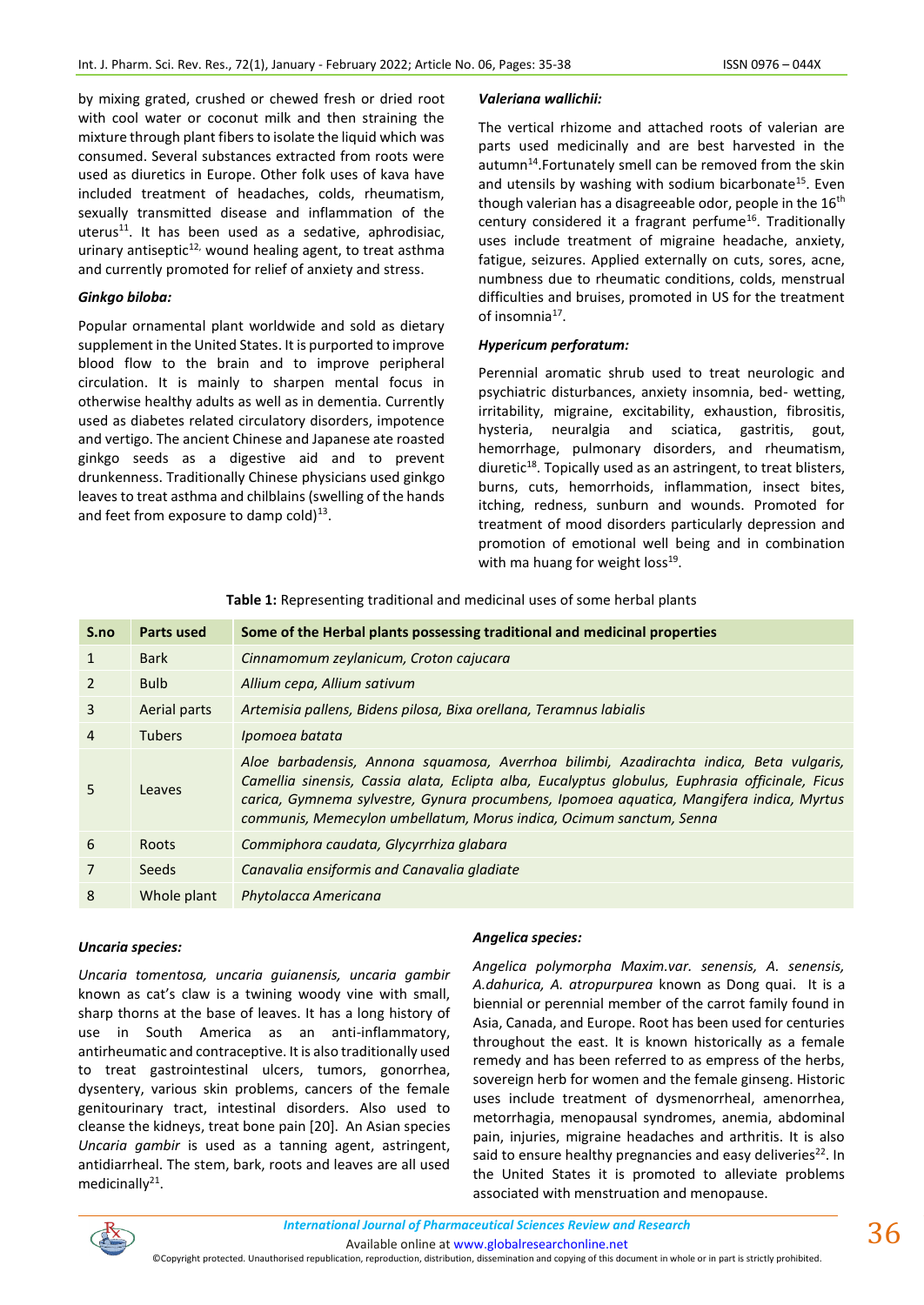## *Crataegus oxyacantha:*

Hawthorn is a spiny, small tree or bush with white flowers and red berries and member of rose family and is found in Europe, North Africa, and Western Asia. Uses for the herb have included high and low blood pressure, tachycardia, arrhythmias, atherosclerosis, and angina pectoris<sup>23</sup>. Hawthorn is also purported to have spasmolytic and sedative effects, Native Americans used it as a diuretic for kidney and bladder disorders, to treat stomach aches, stimulate appetite and improve circulation $24$ . The flowers and berries have astringent properties, also used to treat sore throats in the form of haw jelly or haw marmalade<sup>25</sup>. It is also promoted for use in heart failure, hypertension, arteriosclerosis, angina pectoris, Buerger's disease, paroxysmal tachycardia<sup>26</sup>. Heart valve, murmurs, sore throat, skin sores, diarrhea and abdominal distension<sup>27</sup>.

## *Aloe species:*

*Aloe* was the third most common folk or herbal remedy mentioned in the Egyptian book of remedies as laxative and dermatologic preparations<sup>28</sup>. Mesopotamians were also aware of its medicinal properties by that time. An Egyptian papyrus written about 1500 BC gave formulas for preparing aloe to treat external and internal ailments<sup>29</sup>. Aloe was first mentioned in Greek literature as a laxative, the Greek physician's dioscorides wrote of its use in treating wounds, chapping hair loss, genital ulcers, hemorrhoids, boils, mouth irritation and inflammation<sup>30</sup>. In the  $17<sup>th</sup>$  century aloe was used in the orient for eczema and sinusitis. The western culture began with its use in the 1930s to treat radiation burns $^{31}$ . It is an ingredient in dieter teas used for their laxative effect<sup>32</sup>. Aloe is found in other laxative and body cleansing products also. It is used in areas around the world for wound healing, ringworm, joint inflammation, edema, burns, and constipation<sup>33</sup>.

## *Phytolacca americana:*

Known as pokeweed grows in several parts of the world. The flowers are white sag towards the ground. Pokeweed has several traditional uses from medicinal to industrial. It has been used as a cathartic, emetic, narcotic and gargle<sup>34</sup>. Additional medicinal uses included treatment of various skin diseases, conjunctivitis, syphilis, cancer, parasitic infestations of the scalp, chronic rheumatism, ringworm, dyspepsia, swollen glands, scabies, ulcers, edema, dysmenorrheal, mumps, tonsillitis. The immature leaves and stems were boiled twice and eaten as greens<sup>35</sup>. Europeans used their juice as a dye for wine. Eating uncooked berries or mistaking the root for that of an edible plant was other causes of poisoning<sup>36</sup>.

# *Glycyrrhiza glabara:*

Liquorice is harvested from the roots of *Glycyrrhiza glabara.*  Its use dates back thousands of years to ancient Egyptian rituals that enabled the spirits of pharaohs to prepare a sweet drink known as mai sus in the afterlife. A beverage called mai sus is still consumed today as an iced beverage in Egypt. Theophrastus an ancient Greek botanist reffered in his writings to the ability of liquorice to treat asthma and heal wounds. Liquorice was used to abate hunger and thirst, clear the voice, and heal sores of the mouth and genitals. Treat kidney and bladder ailments. Western herbalists recognized liquorice as a remedy for dropsy as did Pliny and asserted that the root had emollient, demulcent, expectorant, and diuretic effects. Lquorice was probably introduced to Native Americans by the early English settlers and was subsequently used by medicine men to treat diabetes. In traditional Chinese medicine licorice was considered to benefit all organs of the body. Today in China licorice is used to treat a variety of symptoms and diseases, including Addison's disease $37$ . Sore throats, carbuncles, diarrhea due to spleen deficiency, thirst due to stomach deficiency, cough due to dry lungs and palpitations. Other medicinal uses include bronchitis, catarrhal conditions, gastritis, colic arthritis and hepatitis. Licorice contains the natural sweetener glycerrhizic acid and is used to flavor soy sauce in China and japan. Used to cure and flavor tobacco products<sup>38</sup>.

## *Rhamnus purshiana:*

Synonymous with Frangula purshiana, Cascara sagrada. The dried bark of *rhamnus purshiana* was first used in conventional American medicine in 1877, after being introduced as a laxative by Mexican and Spanish priests in California<sup>39</sup>.

## *Senna species:*

*Cassia senna, cassia acutifolia, cassia angustifolia* known as Indian senna. Its medicinal use was introduced by Arabian physicians who used both the leaves and the pods as laxative<sup>40</sup>.

# *Canavalia species:*

*Canavalia gladiata* family belonging to Leguminosae is climber that was distributed throughout India. *Canavalia gladiata* synonyms are Dolichos gladiatusJac.q. The seeds particularly the pink colored were employed in traditional medicine. Dietary fiber of both the species of *Canavalia ensiformis* and *Canavalia gladiata* was considered to be an important legumes which contributes to health in various ways by reducing disease risks in coronary heart disease by lowering the serum cholesterol level by decreasing the absorption; reduce the colon cancer risk, by increasing the fecal bulk and thereby decreasing the concentration of carcinogens; improve glucose tolerance in diabetic subjects by slowing the release of glucose into the bloodstream $41$ .

## **CONCLUSION**

The present review depicts the authoritative review of some herbal plants and gives the data regarding the traditional and some other promoted uses of different herbal plants.

## **ACKNOWLEDGEMENT**

Corresponding author show gratitude to the Principal of Sree Vidyanikethan College of Pharmacy, Chittoor district of Andhra Pradesh for their Support.



Available online a[t www.globalresearchonline.net](http://www.globalresearchonline.net/)

©Copyright protected. Unauthorised republication, reproduction, distribution, dissemination and copying of this document in whole or in part is strictly prohibited.